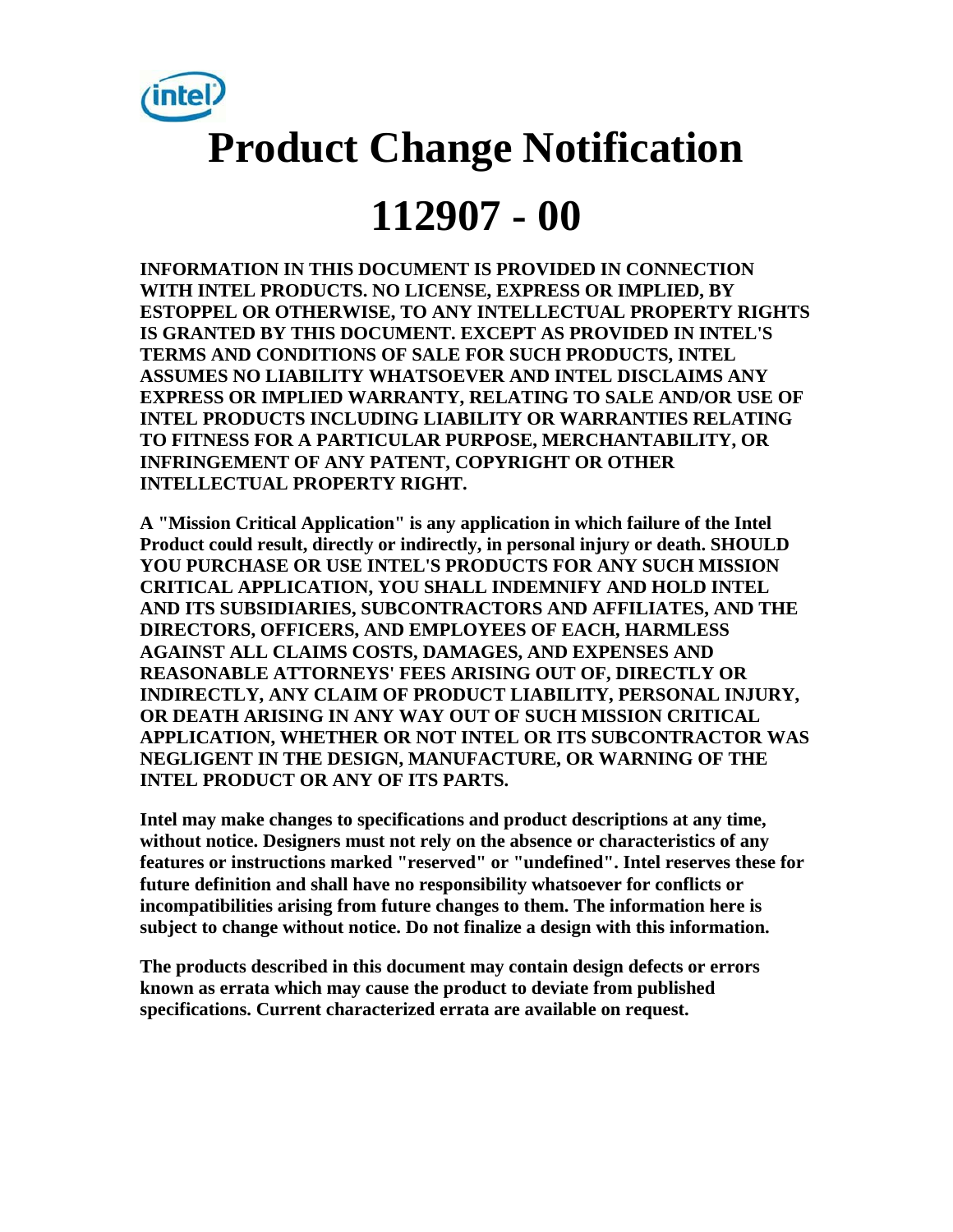**Should you have any issues with the timeline or content of this change, please contact the Intel Representative(s) for your geographic location listed below. No response from customers will be deemed as acceptance of the change and the change will be implemented pursuant to the key milestones set forth in this attached PCN.** 

#### **Intel Mobile Communications Contacts**

| Americas Email:     | IMC.PCN.ASMO@intel.com  |
|---------------------|-------------------------|
| Asia Pacific Email: | IMC.PCN.APAC@intel.com  |
| Europe Email:       | IMC.PCN.EMEA@intel.com  |
| Japan Email:        | IMC.PCN.IJKK@intel.com  |
| Korea Email:        | IMC.PCN.KOREA@intel.com |
| PROC APAC Email:    | IMC.PCN.PROC@intel.com  |

**Copyright © Intel Corporation 2014. Other names and brands may be claimed as the property of others.**

**BunnyPeople, Celeron, Celeron Inside, Centrino, Centrino Inside, Cilk, Core Inside, i960, Intel, the Intel logo, Intel AppUp, Intel Atom, Intel Atom Inside, Intel Core, Intel Inside, Intel Insider, the Intel Inside logo, Intel NetBurst, Intel NetMerge, Intel NetStructure, Intel SingleDriver, Intel SpeedStep, Intel Sponsors of Tomorrow, the Intel Sponsors of Tomorrow logo, Intel StrataFlash, Intel vPro, Intel XScale, InTru, the InTru logo, the InTru Inside logo, InTru soundmark, Itanium, Itanium Inside, MCS, MMX, Moblin, Pentium, Pentium Inside, Puma, skoool, the skoool logo, Sound Mark, The Creators Project, The Journey Inside, Thunderbolt, vPro Inside, VTune, Xeon, and Xeon Inside are trademarks of Intel Corporation in the U.S. and/or other countries.** 

**Learn how to use Intel Trademarks and Brands correctly at http://www.intel.com/intel/legal/tmusage2.htm.**